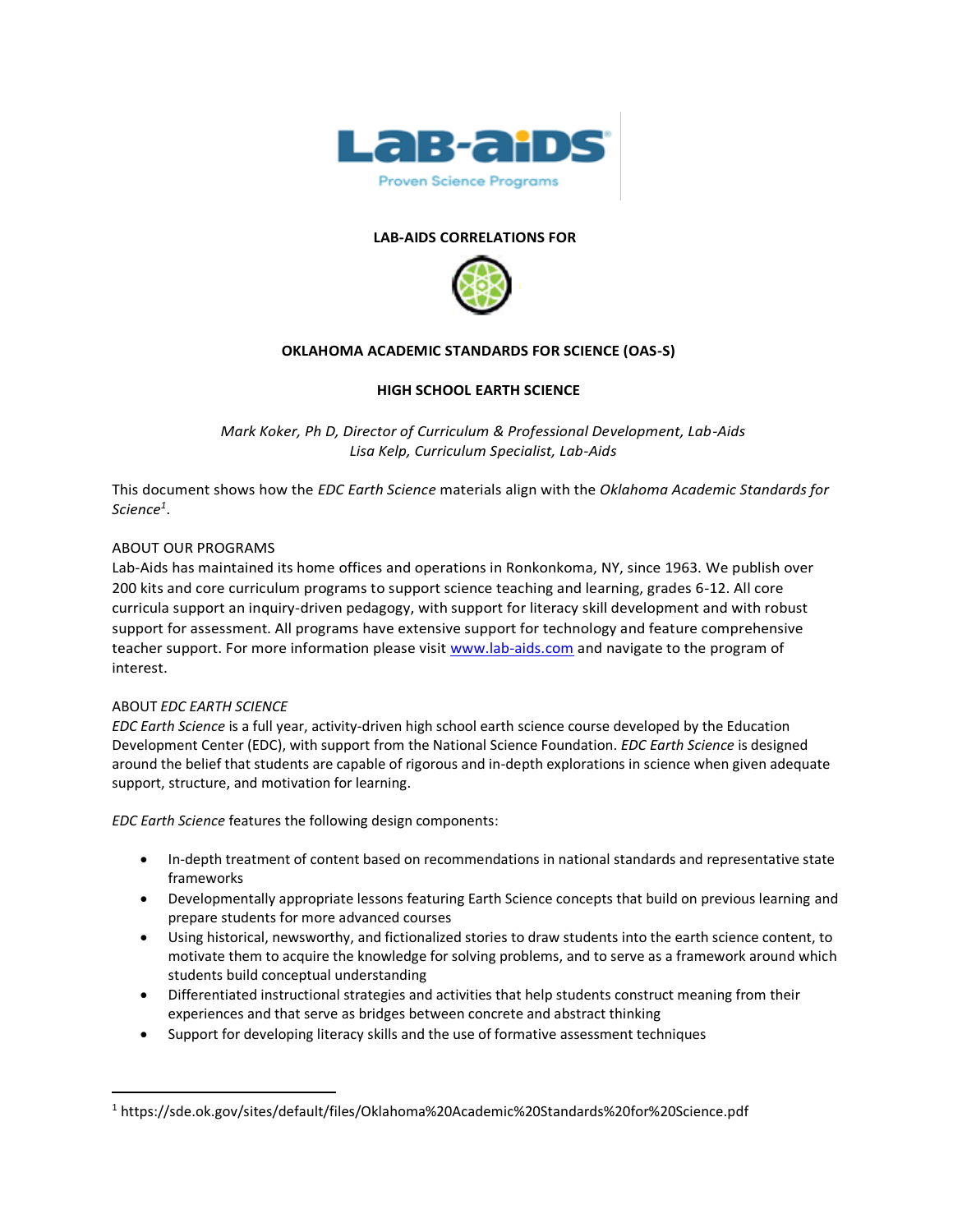• Each chapter of EDC: Earth Science is a cluster of activities that addresses a specific set of concepts and skills. The amount of class time for each chapter will vary. A chapter may range from one to four weeks of classroom sessions. Not shown here are two project-oriented shorter chapters that open and close the course, which taken together require 2-4 weeks for completion. This provides up to 32 weeks of actual instructional time, plus an additional 4 weeks for assessment and related activities.

| <b>Unit Title</b>             | Core Science Content                                                                                                                                                        | <b>Suggested Time</b> |
|-------------------------------|-----------------------------------------------------------------------------------------------------------------------------------------------------------------------------|-----------------------|
| 1 Hydrosphere:                | Water cycle; surface water, groundwater, assessing and                                                                                                                      | 3-4 weeks             |
| Water in Earth's              | protecting water supplies, Global patterns of ocean                                                                                                                         |                       |
| Systems                       | circulation; how wind and density differences drive ocean                                                                                                                   |                       |
|                               | currents; global conveyor belt; El Niño                                                                                                                                     |                       |
| 2 Atmosphere and              | Climate and weather; influence of latitude,                                                                                                                                 | 5-8 weeks             |
| Climate                       | atmospheric circulation, proximity to ocean,                                                                                                                                |                       |
|                               | elevation, land features, and prevailing winds on regional                                                                                                                  |                       |
|                               | climate, Energy balance, albedo effect, greenhouse effect,                                                                                                                  |                       |
|                               | carbon cycle, positive and negative feedback loops;                                                                                                                         |                       |
|                               | Paleoclimatology, climate proxies, climate change in Earth's                                                                                                                |                       |
|                               | past, Milankovitch                                                                                                                                                          |                       |
|                               | cycles, tectonic processes that influence climate, human                                                                                                                    |                       |
| 3 Earth's Place in            | impact on climate                                                                                                                                                           | 3-4 weeks             |
|                               | Life and death of stars, solar nebular condensation                                                                                                                         |                       |
| the Universe                  | hypothesis, Kepler's Laws, Earth's interior structure and                                                                                                                   |                       |
|                               | composition, internal sources of heat energy, seismic waves,                                                                                                                |                       |
|                               | introduction to plate tectonic                                                                                                                                              |                       |
|                               | theory, driving forces of plate movement                                                                                                                                    |                       |
| 4 Plate Tectonics             | Transform-fault boundaries, earthquakes, physical and                                                                                                                       | 5-7 weeks             |
|                               | computer models Subduction zones, volcanoes, formation of                                                                                                                   |                       |
|                               | igneous                                                                                                                                                                     |                       |
|                               | rocks, field-measurement technologies for volcano monitoring                                                                                                                |                       |
|                               | seafloor spreading, paleomagnetism, plate tectonics<br>summary,                                                                                                             |                       |
|                               | landforms associated with plate boundaries                                                                                                                                  |                       |
| 5 The Rock Cycle              | Erosion and deposition, deltaic processes, formation of                                                                                                                     | 3-6 weeks             |
|                               | sedimentary rock, The nature of rocks and minerals, rock                                                                                                                    |                       |
|                               | cycle                                                                                                                                                                       |                       |
|                               |                                                                                                                                                                             |                       |
|                               |                                                                                                                                                                             |                       |
|                               |                                                                                                                                                                             |                       |
|                               |                                                                                                                                                                             |                       |
| 6 Earth's<br><b>Resources</b> | The geologic processes by which mineral ores are formed;<br>mineral extraction and processing<br>Fossil fuel formation, petroleum resources and exploration<br>technologies | 3-6 weeks             |

Each TE chapter provides detailed information on support for core content, practices, and cross cutting concepts. For more information, visit us at [www.lab-aids.com.](http://www.lab-aids.com/)

## **ABOUT THE LAB-AIDS CITATIONS**

The following tables are presented in an OAS-S format. Locations in EDC Earth Science that support the OAS-S are identified.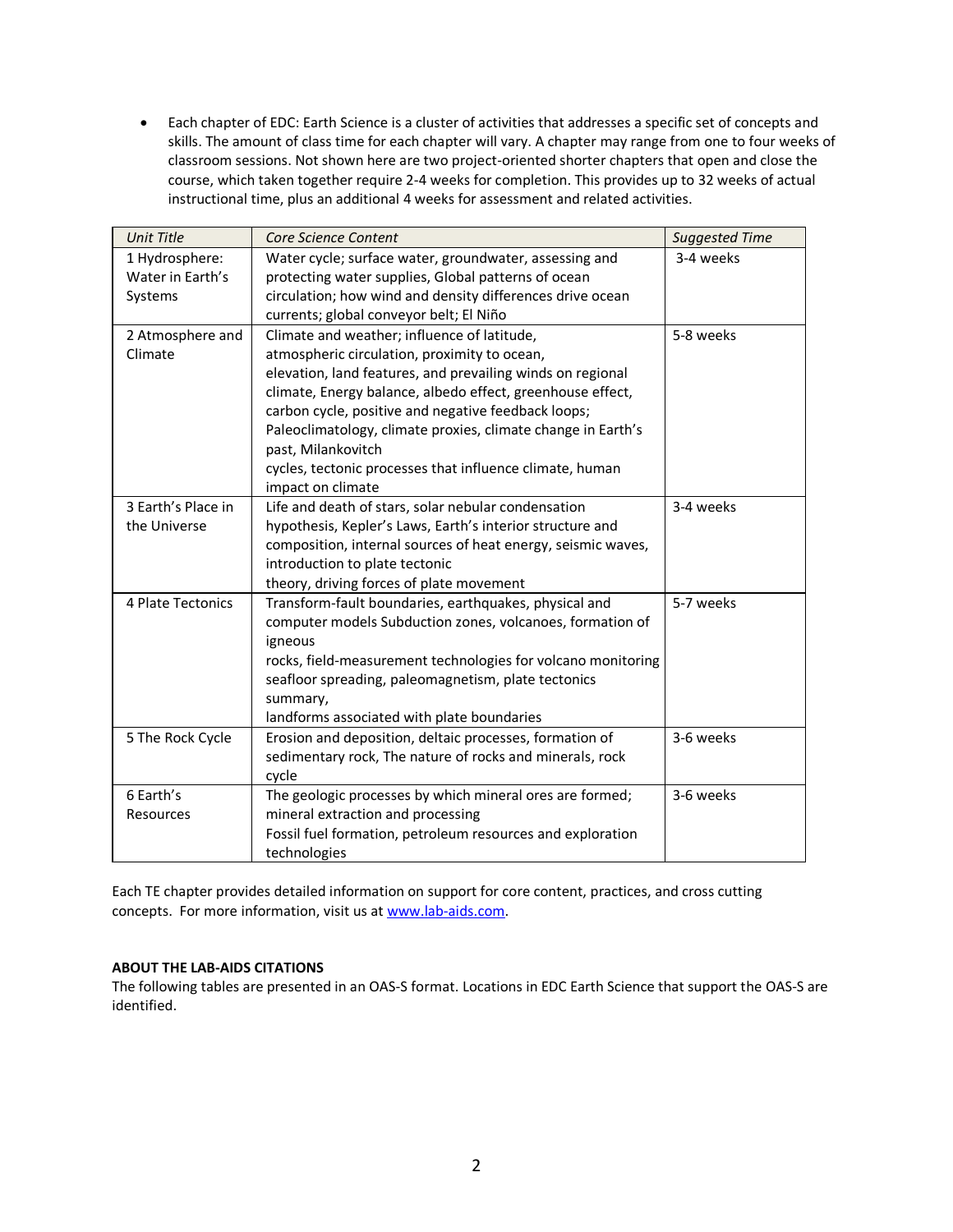# **EARTH'S PLACE IN THE UNIVERSE (ESS1)**

| OKLAHOMA ACADEMIC STANDARD FOR SCIENCE                             | <b>LOCATION IN EDC Earth Science</b><br>(Chapter/Activity) |
|--------------------------------------------------------------------|------------------------------------------------------------|
| ES.ESS1.1. Develop a model based on evidence to illustrate the     | 8 READING: Life Cycle of Stars*                            |
| life span of the sun and the role of nuclear fusion in the sun's   |                                                            |
| core to release energy that eventually reaches Earth in the        |                                                            |
| form of radiation.                                                 |                                                            |
| <b>ES.ESS1.2</b> . Construct an explanation of the Big Bang theory | 8 ACTIVITY 5: Spectroscopy*                                |
| based on astronomical evidence of light spectra, motion of         |                                                            |
| distant galaxies, and composition of matter in the universe.       |                                                            |
| <b>ES.ESS1.3</b> . Construct an explanation about the process that | 8 READING: Life Cycle of Stars; READING Solar              |
| causes stars to produce elements throughout their life cycle.      | Nebula Condensation Theory*                                |
| ES.ESS1.4 Use mathematical or computational representations        | <b>8</b> ACTIVITY 4: Explaining Patterns of Motion         |
| to predict the motion of orbiting objects in the solar system.     | with Kepler's Laws of Motion                               |
| <b>ES.ESS1.5</b> . Evaluate evidence of the past and current       | 11 READING: Could Mt Rainier Erupt?                        |
| movements of continental and oceanic crust and the theory of       | <b>READING: How Do Convergent Boundaries</b>               |
| plate tectonics to explain the ages of crustal rocks.              | Shape Earth's Surface                                      |
|                                                                    |                                                            |
|                                                                    | <b>14 READING: Elements of Earth's Crust</b>               |
|                                                                    |                                                            |
| ES.ESS1.6. Apply scientific reasoning and evidence from ancient    | 8 WHAT'S THE STORY: Meteorites: "Scientific                |
| Earth materials, meteorites, and other planetary surfaces to       | Gold"                                                      |
| construct an account of Earth's formation and early history.       | <b>ACTIVITY 1: The Dating Game</b>                         |
|                                                                    | READING Solar Nebula Condensation Theory                   |
|                                                                    |                                                            |

# **EARTH'S SYSTEMS (ESS2)**

| OKLAHOMA ACADEMIC STANDARD FOR SCIENCE                                                                                                                                                       | <b>LOCATION IN EDC Earth Science</b><br>(Chapter/Activity)                                                                                                                                                                                                      |
|----------------------------------------------------------------------------------------------------------------------------------------------------------------------------------------------|-----------------------------------------------------------------------------------------------------------------------------------------------------------------------------------------------------------------------------------------------------------------|
| <b>ES.ESS2.1.</b> Develop a model to illustrate how Earth's internal<br>and surface processes operate at different scales of space and<br>time to form continental and ocean-floor features. | 11 READING: How do Convergent Boundaries<br>Shape Earth's Surface Features?                                                                                                                                                                                     |
|                                                                                                                                                                                              | 12 ACTIVITY 1: Using Sound Waves to Help<br>Map the Ocean Floor<br>ACTIVITY 2: Studying Maps of Earth's Oceans<br>ACTIVITY 4: How Are Ocean Basins Formed by<br>Seafloor Spreading?<br>13 READING: How Do Rivers Build Land?                                    |
| <b>ES.ESS2.2.</b> Analyze geoscience data to make the claim that one<br>change to Earth's surface can create feedbacks that cause<br>changes to other Earth systems.                         | <b>5</b> READING: The Greenhouse Effect, the<br>Albedo Effect, the Carbon Cycle and Feedback<br>Loops<br><b>6 ACTIVITY 4: What's Happening Now and</b><br>What's Projected for the Future?<br>READING: Sorting Out Natural and Human-<br>Induced Climate Change |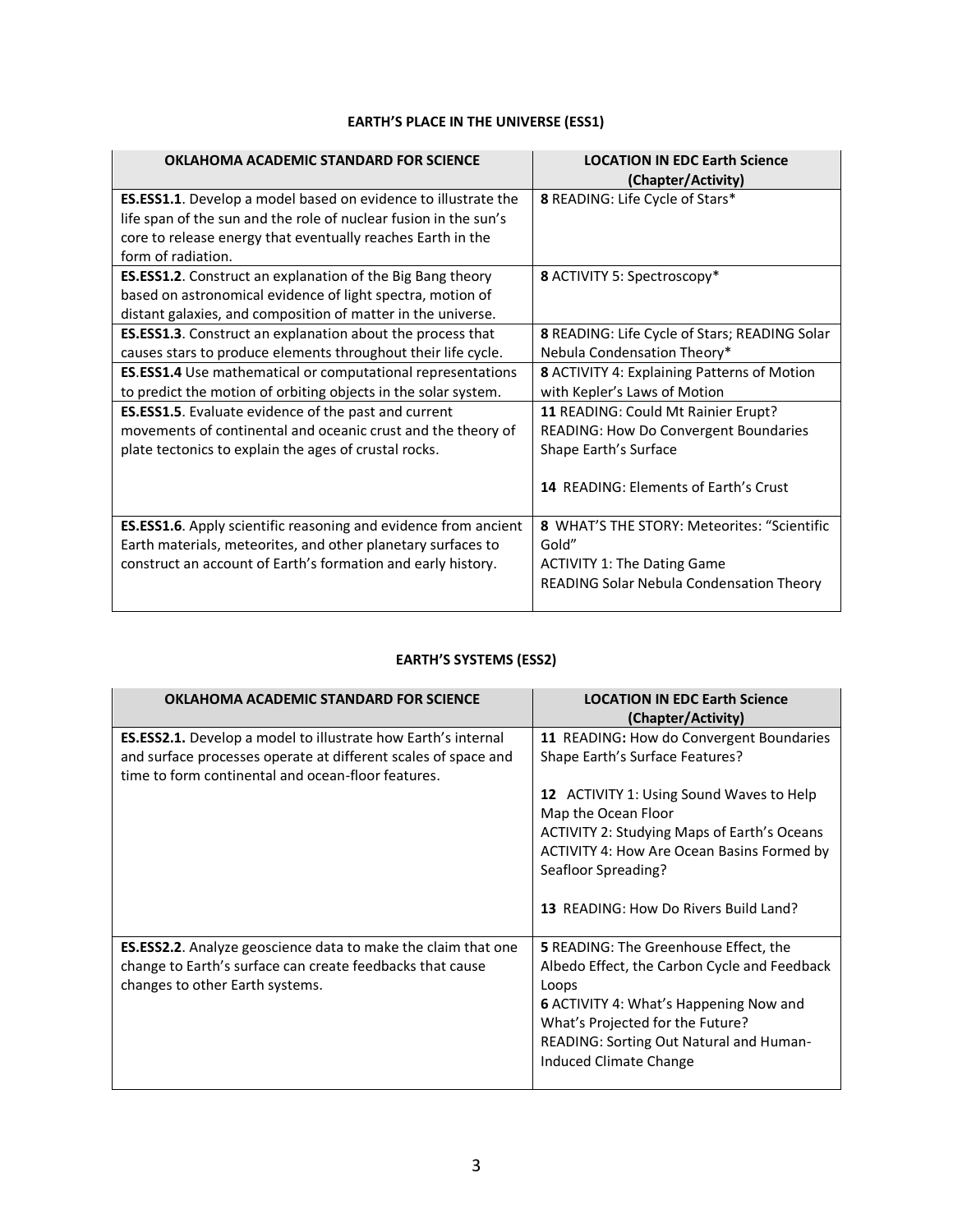| OKLAHOMA ACADEMIC STANDARD FOR SCIENCE                                                                                                                                                     | <b>LOCATION IN EDC Earth Science</b><br>(Chapter/Activity)                                                                                                                                                                                                                                                                                                     |
|--------------------------------------------------------------------------------------------------------------------------------------------------------------------------------------------|----------------------------------------------------------------------------------------------------------------------------------------------------------------------------------------------------------------------------------------------------------------------------------------------------------------------------------------------------------------|
| ES.ESS2.3. Develop a model based on evidence of Earth's<br>interior to describe the cycling of matter by thermal<br>convection.                                                            | 9 READING: A Dense Interior<br><b>ACTIVITY 1: Modeling Earth's Interior</b><br>Structure<br>READING: Energy in Earths Interior                                                                                                                                                                                                                                 |
| ES.ESS2.4. Analyze and interpret data to explore how variations<br>in the flow of energy into and out of Earth's systems causes<br>changes to<br>the atmosphere and climate.               | 5 READING: The Greenhouse Effect, the<br>Albedo Effect, the Carbon Cycle and Feedback<br>Loops<br>6 ACTIVITY 3: Investigating How Orbital<br>Changes Have Affected Past Climate<br>READING: The Carbon Cycle, Cretaceous<br>Breadfruit Trees, and the Long Slide to the Ice<br>Age<br>READING: Sorting Out Natural and Human-<br><b>Induced Climate Change</b> |
| ES.ESS2.5. Plan and conduct an investigation of the properties<br>of water and its effects on Earth materials and surface<br>processes.                                                    | 2 ACTIVITY 1: Reservoir Roulette: A Journey<br>Through the Water Cycle<br>READING: The Unique Qualities of Water<br>13 ACTIVITY 1: Modeling River Deposits<br><b>ACTIVITY 2: Modeling a River Delta</b><br>READING: How Do Rivers Build Land?                                                                                                                  |
| ES.ESS2.6. Develop a quantitative model to describe the cycling<br>of carbon among the hydrosphere, atmosphere, geosphere,<br>and biosphere.                                               | 5 ACTIVITY 3: Moving Carbon Around<br><b>ACTIVITY 4: Calling All Carbons</b><br>READING: The Greenhouse Effect, the Albedo<br>Effect, the Carbon Cycle and Feedback Loops                                                                                                                                                                                      |
| ES.ESS2.7. Engage in argument from evidence for how the<br>simultaneous co-evolution of Earth's systems and life on Earth<br>led to periods<br>of stability and change over geologic time. | Not well developed                                                                                                                                                                                                                                                                                                                                             |